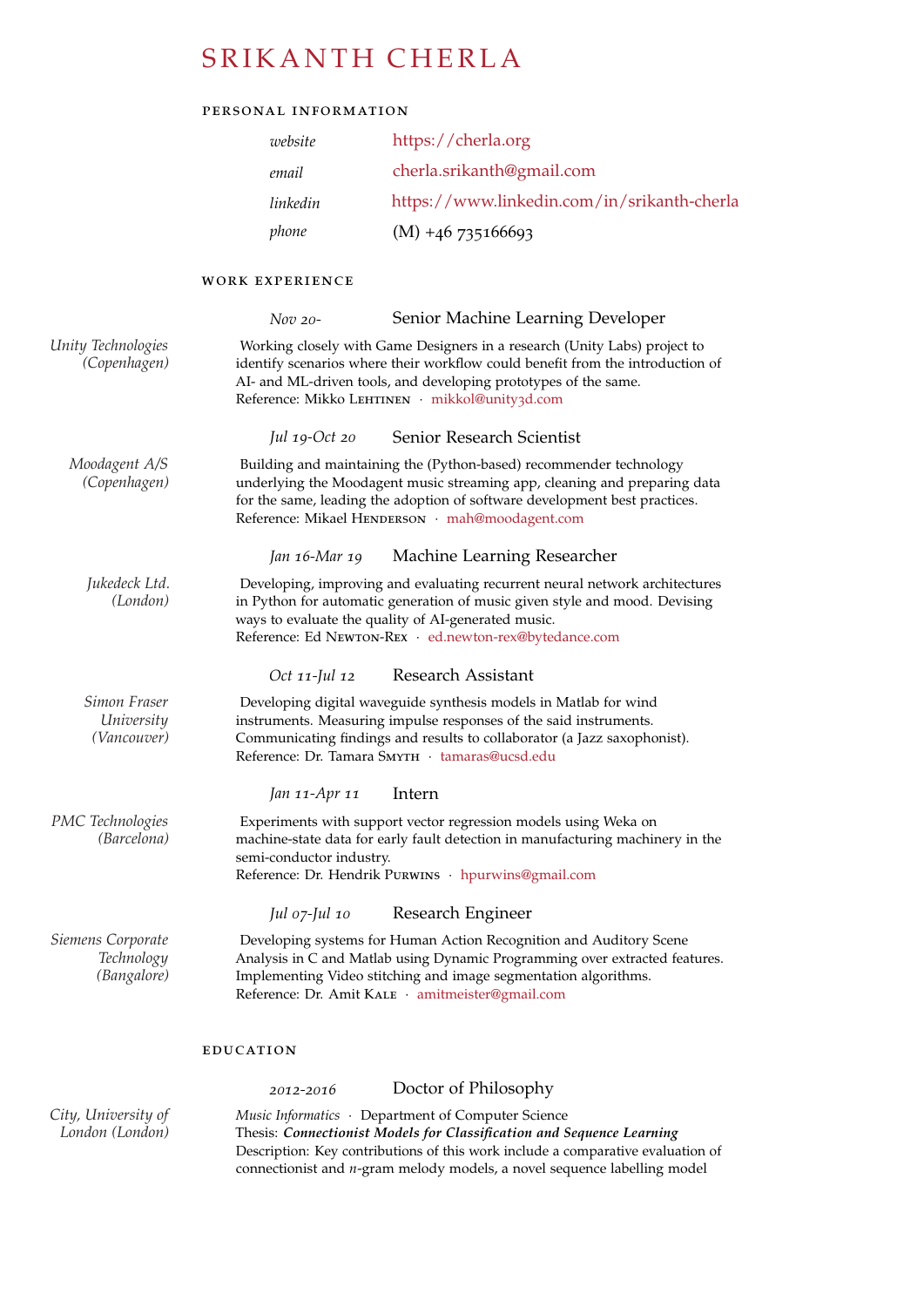### and extensions to a class of models known as Boltzmann Machines. Advisors: Dr. Artur GARCEZ · [a.garcez@city.ac.uk](mailto:a.garcez@city.ac.uk) Dr. Tillman WEYDE · [t.e.weyde@city.ac.uk](mailto:t.e.weyde@city.ac.uk)

|                                                                           | Master of Science<br>2010-2011                                                                                                                                                                                                                                                                                                                                                                                                    |
|---------------------------------------------------------------------------|-----------------------------------------------------------------------------------------------------------------------------------------------------------------------------------------------------------------------------------------------------------------------------------------------------------------------------------------------------------------------------------------------------------------------------------|
| Universitat<br>Pompeu Fabra<br>(Barcelona)                                | GPA: 9.24 · Sound and Music Computing · Music Technology Group<br>Thesis: Automatic Phrase Continuation in Guitar and Bass-Guitar Melodies<br>Description: A system for note extraction using onset and pitch detection<br>algorithms, followed by sequence learning using variable order Markov models<br>to generate stylistically similar continuations of audio melodies.<br>Advisor: Dr. Hendrik Purwins · hpu@create.aau.dk |
|                                                                           | Bachelor of Technology<br>2003-2007                                                                                                                                                                                                                                                                                                                                                                                               |
| International<br>Institute of<br>Information<br>Technology<br>(Hyderabad) | GPA: 6.96 • Computer Science & Engineering • Centre for Visual IT<br>Final Project: Real-Time Camera Based Traffic Violation Detection System<br>Description: A system to detect common traffic-rule violations (wrong-side<br>driving, speeding, etc.) that occurred at a junction near the university entrance<br>using computer vision algorithms and simple heuristics.<br>Advisor: Dr. C. V. JAWAHAR · jawahar@iiit.ac.in    |
|                                                                           | <b>KEY PUBLICATIONS</b>                                                                                                                                                                                                                                                                                                                                                                                                           |
| 2018                                                                      | G. Medeot, S. Cherla, K. Kosta, M. McVicar, S. Abdallah, M. Selvi, E.<br>Newton-Rex and K. Webster, "StructureNet: Inducing Structure in Generated<br>Melodies", in Proc. 19 <sup>th</sup> International Society for Music Information Retrieval<br>Conference, (Paris, France).                                                                                                                                                  |
| 2017                                                                      | S. Cherla, S. Tran, T. Weyde, A. Garcez, "Generalising the Discriminative<br>Restricted Boltzmann Machine", in Proc. 19 <sup>th</sup> International Conference on<br>Artificial Neural Networks, (Alghero, Italy).                                                                                                                                                                                                                |
| 2015                                                                      | S. Cherla, S. Tran, A. d'Avila Garcez and T. Weyde, "Discriminative Learning<br>and Inference in the Recurrent Temporal RBM for Melody Modelling", in<br>Proc. International Joint Conference on Neural Networks, (Killarney, Ireland).                                                                                                                                                                                           |
| 2013                                                                      | S. Cherla, T. Weyde, A. d'Avila Garcez and M. Pearce, "A Distributed Model<br>for Multiple-viewpoint Melodic Prediction", in Proc. 14 <sup>th</sup> International Society<br>for Music Information Retrieval Conference, pp. 15-20 (Curitiba, Brazil).                                                                                                                                                                            |
| 2008                                                                      | S. Cherla, K. Kulkarni, A. Kale and V. Ramasubramanian, "Towards Fast,<br>View-Invariant Human Action Recognition", in Proc. Computer Vision and<br>Pattern Recognition Workshops (CVPRW), pp. 1-8 (Anchorage, USA).                                                                                                                                                                                                              |
|                                                                           | Complete list: https://cherla.org/publications.html                                                                                                                                                                                                                                                                                                                                                                               |
|                                                                           | TECHNICAL SKILLS                                                                                                                                                                                                                                                                                                                                                                                                                  |
| <b>Operating Systems</b>                                                  | Debian/Ubuntu Linux                                                                                                                                                                                                                                                                                                                                                                                                               |
| Lanouaoes                                                                 | PYTHON BASH MATLAR/CNU OCTAVE LATEX HTML SED AWK TYPESCRIPT C#                                                                                                                                                                                                                                                                                                                                                                    |

*Languages* python, bash, matlab/gnu octave, LATEX, html, sed, awk, TypeScript, C# *Libraries & APIs* TENSORFLOW, PYSPARK, THEANO, SCIKIT-LEARN, SCIPY, NUMPY, matplotlib/seaborn, AWS Programming **vi/vim, TMUX, GIT** *Tools*

### other information

| Awards | 2013 · Best Student Paper (Int'l Society for Music Information Retrieval)    |
|--------|------------------------------------------------------------------------------|
|        | 2013 • Best Poster Presentation (City Post-graduate Research Symposium)      |
|        | 2007 · Recognition for promoting cultural activities at the IIIT - Hyderabad |